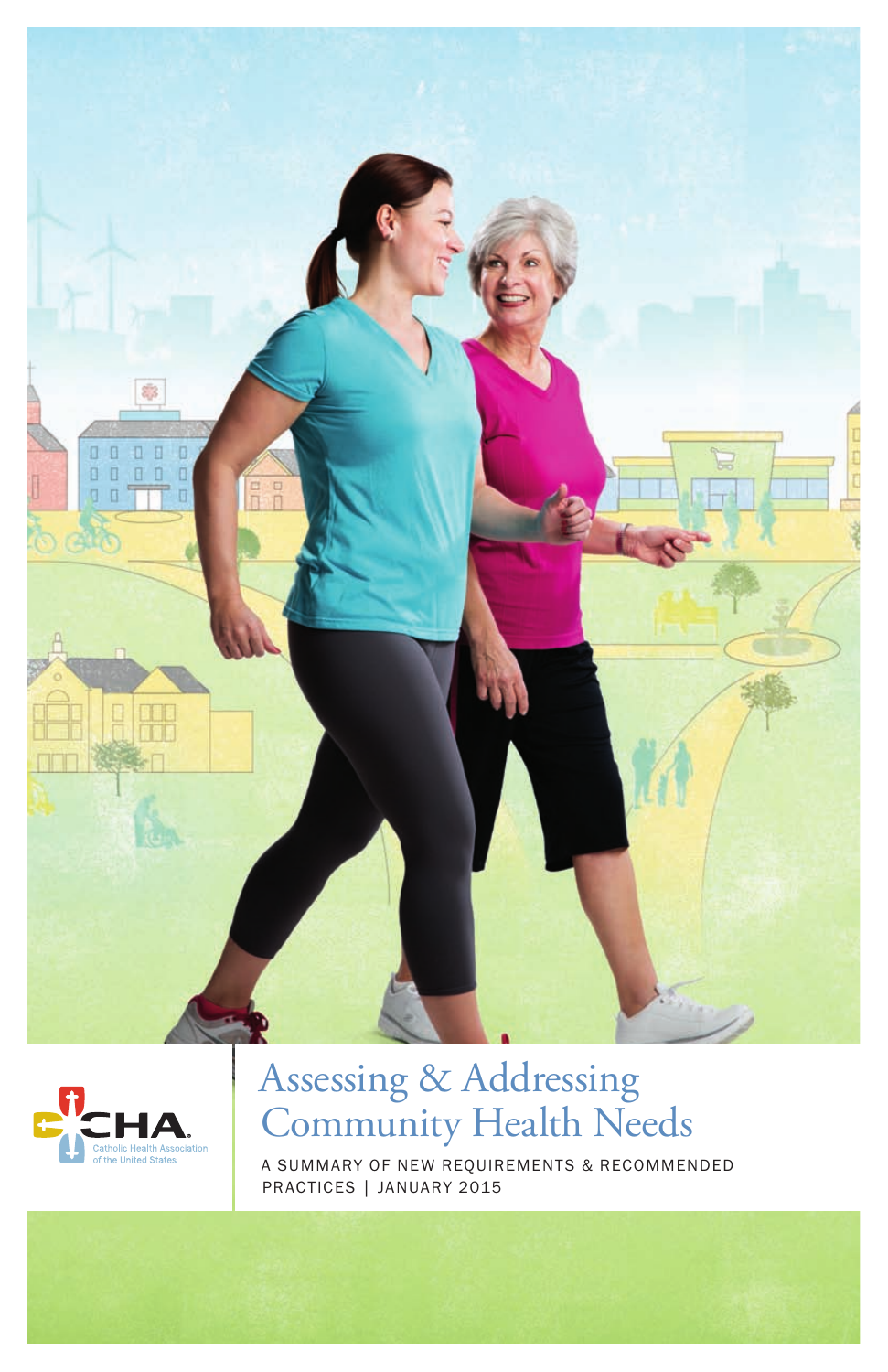

*Assessing & Addressing Community Health Needs*, is designed to help not-for-profit health care providers meet new federal requirements for assessing community health needs and developing implementation strategies to address those needs. To view this resource visit:

**www.chausa.org/assessplanresources**.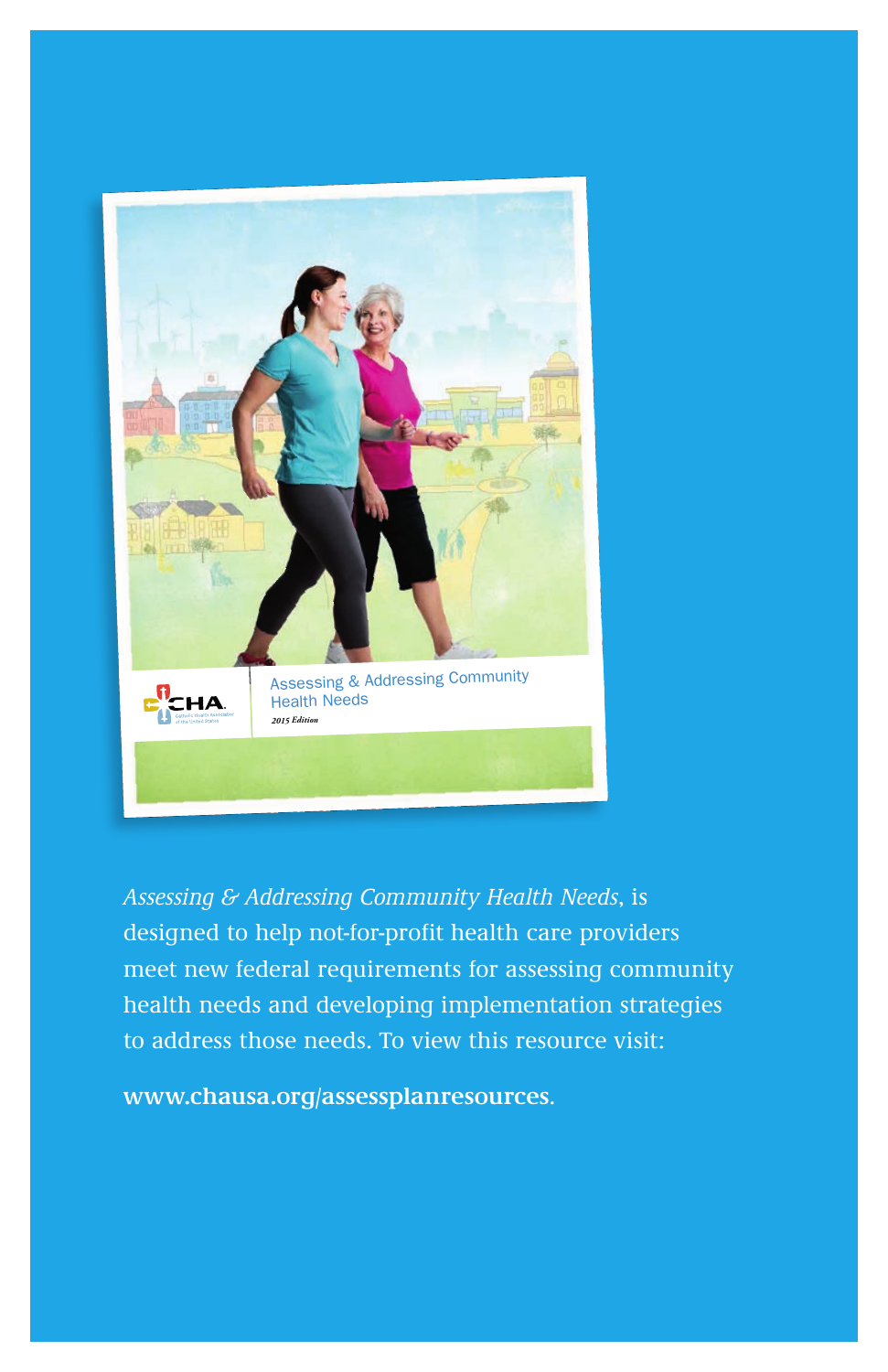# **" Assessing & Addressing Community Health Needs"**

*Assessing & Addressing Community Health Needs* describes a variety of ways hospitals may conduct community health needs assessments and develop implementation strategies. The approach taken may depend on the size of the hospital, the size and makeup of the community, the existence of a current valid assessment, and the presence of on-going community assessment efforts.

This booklet summarizes new federal requirements for tax-exempt hospitals and recommendations from community benefit and public health experts on conducting assessments and developing implementation strategies described in the book.

Please note that final rules on what constitutes compliance with community health needs assessment and implementation strategy provisions of the Affordable Care Act can be viewed at **(https://federalregister. gov/a/2014-30525)**. The information in this booklet is provided for educational purposes only and should not be considered legal or tax advice.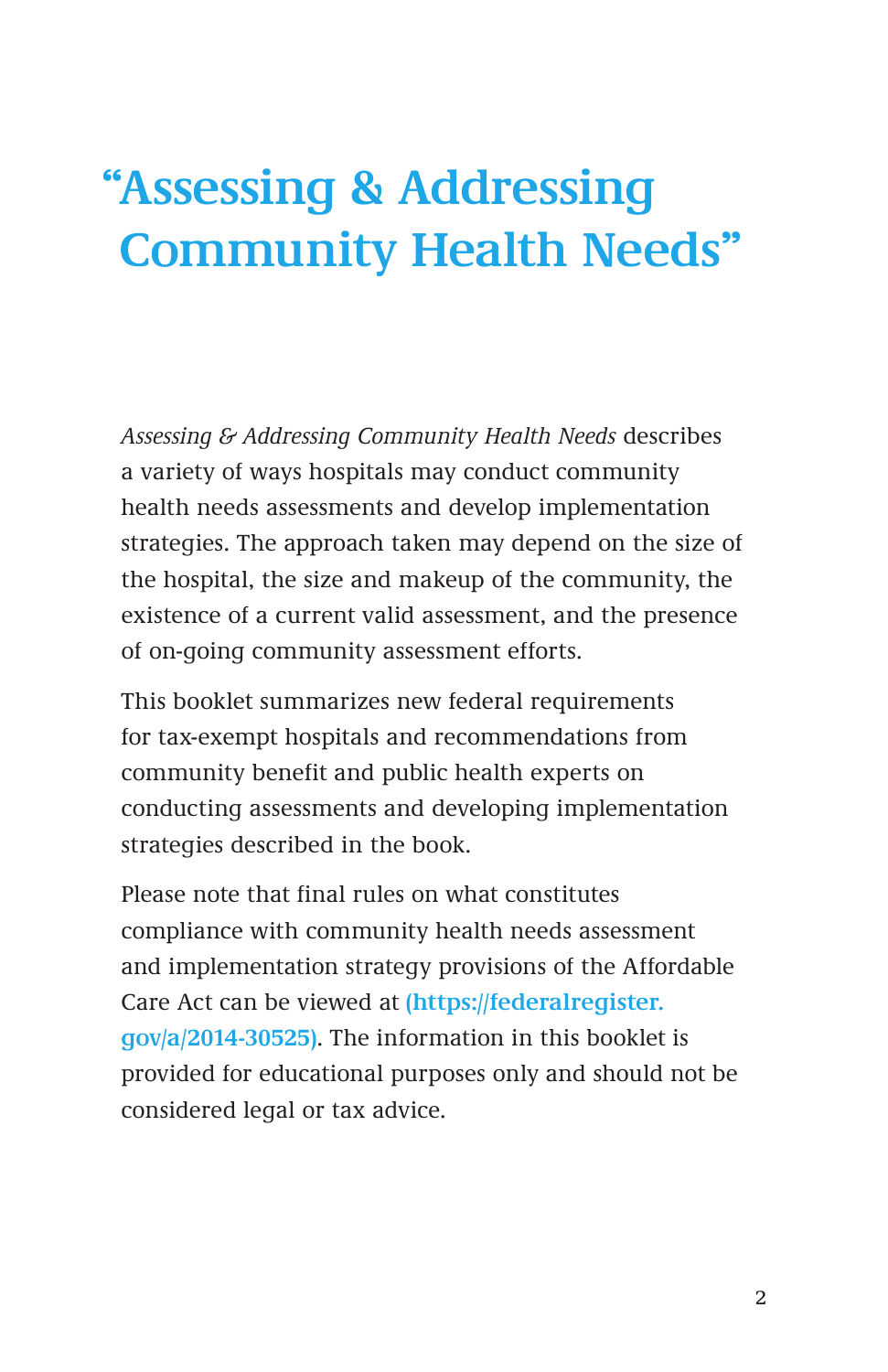## **Community Health Needs Assessment (CHNA)**

### Provisions in the Affordable Care Act require a tax-exempt hospital facility to:

- $\triangleright$  Conduct a CHNA at least every three years
- $\blacktriangleright$  Take into account input from persons who represent the broad interests of the community
- $\blacktriangleright$  Take into account input from persons with special knowledge of or expertise in public health
- $\triangleright$  Make the CHNA widely available to the public

#### Additional requirements described in the IRS rules

- $\triangleright$  Steps in conducting a community health needs assessment include:
	- Define the community
	- 1 Assess the health needs of the community
	- Solicit and take into account input from the community and public health
	- Document the CHNA in a written report approved by an authorized body
	- Make the CHNA report widely available to the public
- In defining community to assess, consider geographic area served, and the hospital's target populations and principal functions
- $\triangleright$  Community may not be defined in a way that excludes certain populations served by the hospital *(for example, low-income persons, and minority groups)*
- $\blacktriangleright$  Hospitals must solicit and take into account, for the CHNA and priority setting, input from:
	- At least one state, local, tribal or regional public health department or equivalent and
	- 1 Members of medically underserved, low-income and minority populations served by the hospital or their representatives and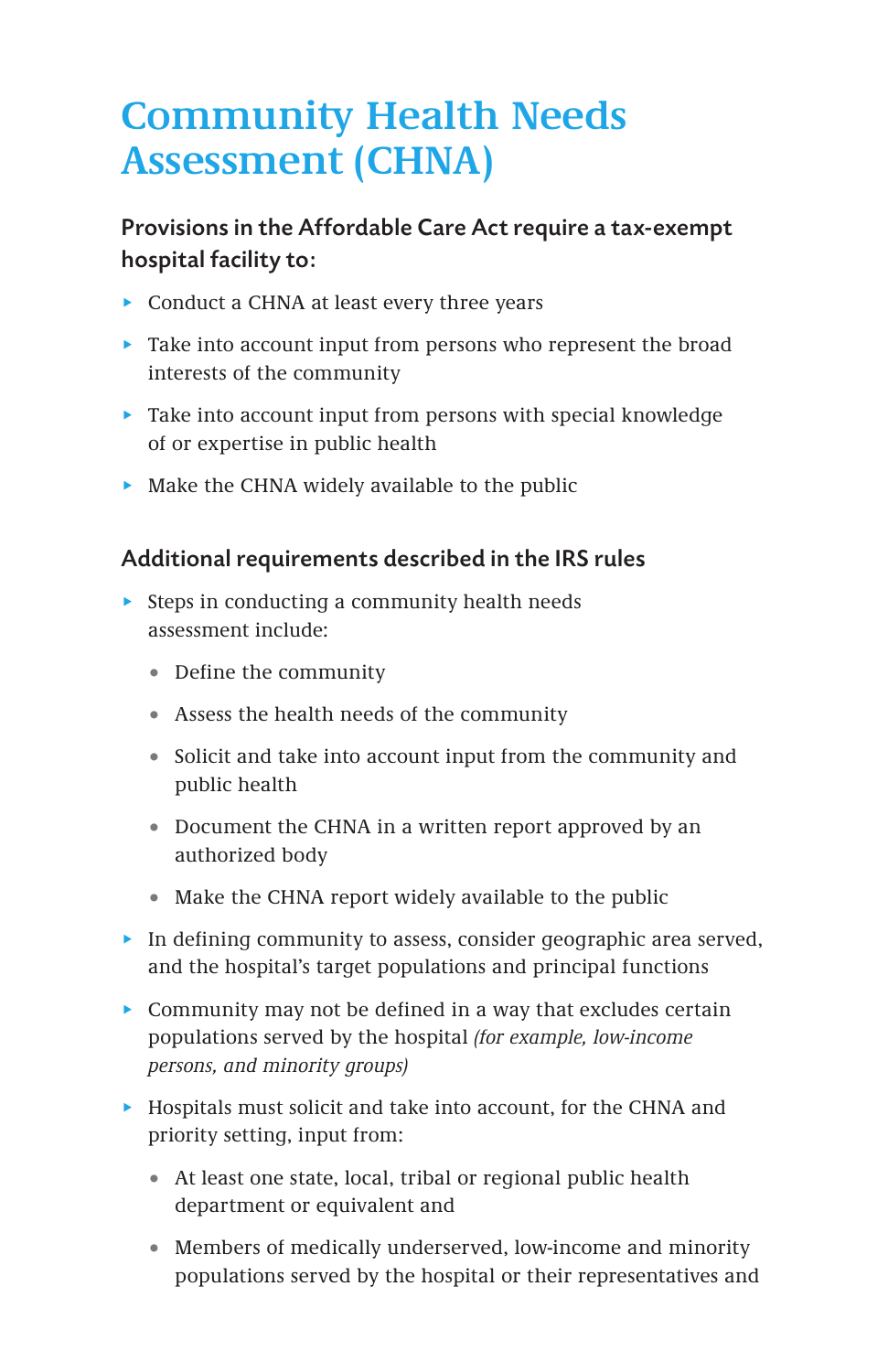- 1 Written comments received on most recently conducted assessment and most recently adopted implementation strategy
- $\triangleright$  CHNA must identify and prioritize significant health needs of the community. Hospitals may determine whether a need is significant based on all of the facts and circumstances present in the community it serves
- $\blacktriangleright$  Health needs of the community include:
	- Requisites for the improvement or maintenance of health in both the community at large and in particular parts (such as neighborhoods or population experiencing health disparities)
	- 1 Needs to address financial and other barriers to accessing care, to prevent illness, to ensure adequate nutrition, or to address social, behavioral, and environmental factors that influence health in the community
- $\triangleright$  Written CHNA report must include:
	- Definition of the community served by the hospital and a description of how the community was determined
	- 1 Description of the process and methods used to conduct the assessment, including all of the following:
		- $\circ$  Data and other information used in the assessment
		- $\circ$  Methods of collecting and analyzing information
		- $\circ$  In the case of data obtained from external source material, the CHNA report may cite the source material rather than method of collection
		- $\circ$  Any parties the organization worked or contracted with
	- 1 Description of how the hospital solicited and took into account input from persons who represent the broad interests of the community, including all of the following:
		- $\circ$  Summary of community and public health input, how it was obtained, and over what period of time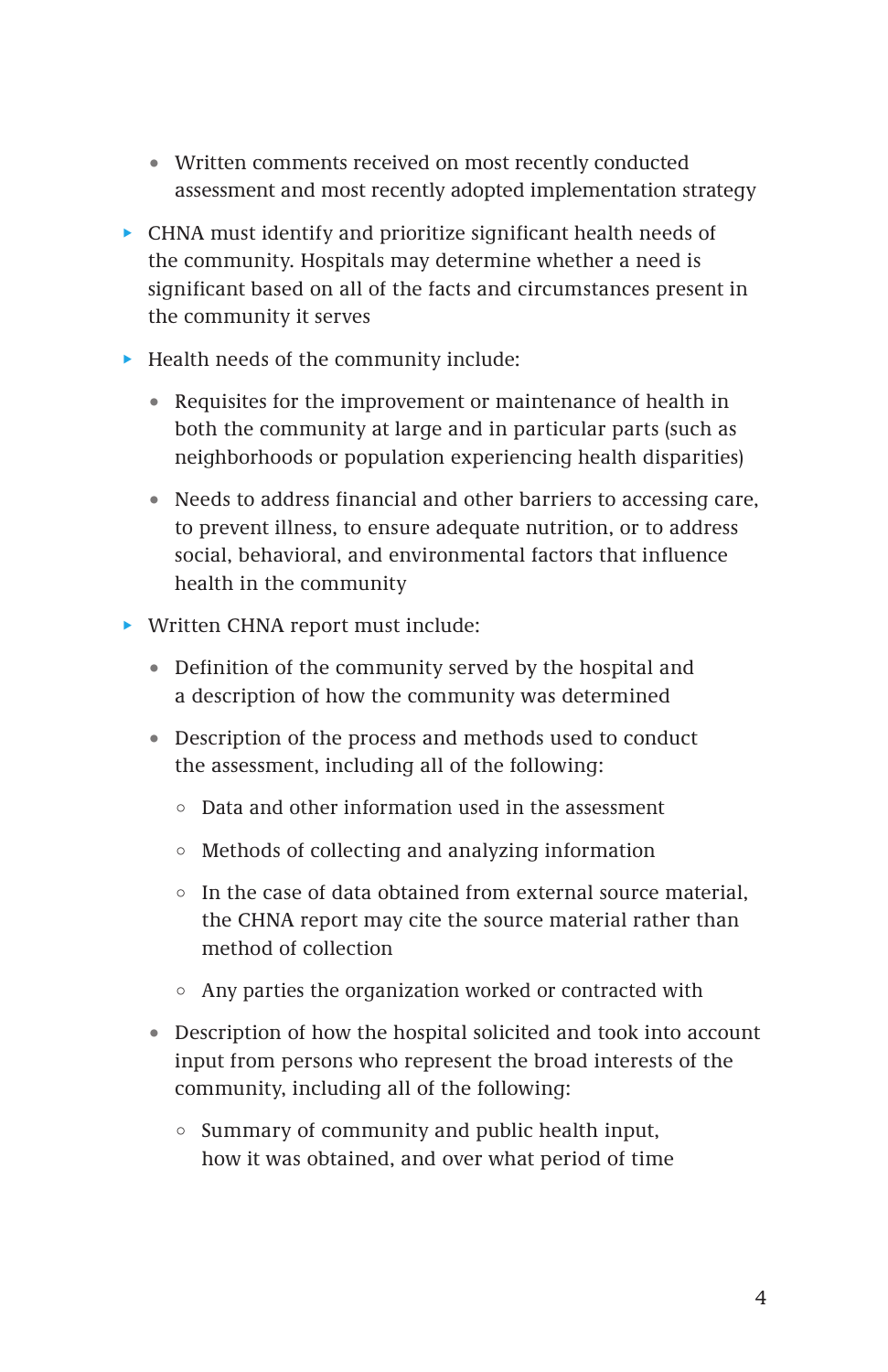- $\circ$  Names of organizations providing input and the nature and extent of their input
- 1 Description of medically underserved, low-income and minority populations represented by organizations or individuals that provided input
- 1 Written comments received on most recently conducted assessment and most recently adopted implementation strategy
- 1 A prioritized description of significant community health needs identified through the community health needs assessment, including a description of the process and criteria used in identifying certain health needs as significant and prioritizing those health needs
	- $\circ$  Hospital may use any criteria to prioritize significant health needs including, but not limited to, the burden, scope, severity, or urgency of the health need, the estimated feasibility and effectiveness of possible interventions, the health disparities associated with the need or the importance the community places on addressing the need
- A description of the resources potentially available to address the significant health needs identified in the CHNA
- An evaluation of the impact of any actions that were taken since the hospital finished conducting its immediately preceding CHNA to address the significant health needs identified in the prior CHNA
- $\blacktriangleright$  CHNA report will be considered widely available if the hospital:
	- Makes a copy of the CHNA report widely available on a website, at least until the date the hospital has made widely available on a website two subsequent CHNA reports, and
	- Makes a paper copy of the CHNA report available for public inspection without charge at the hospital at least until the date the hospital has made available a paper copy of its two subsequent CHNA reports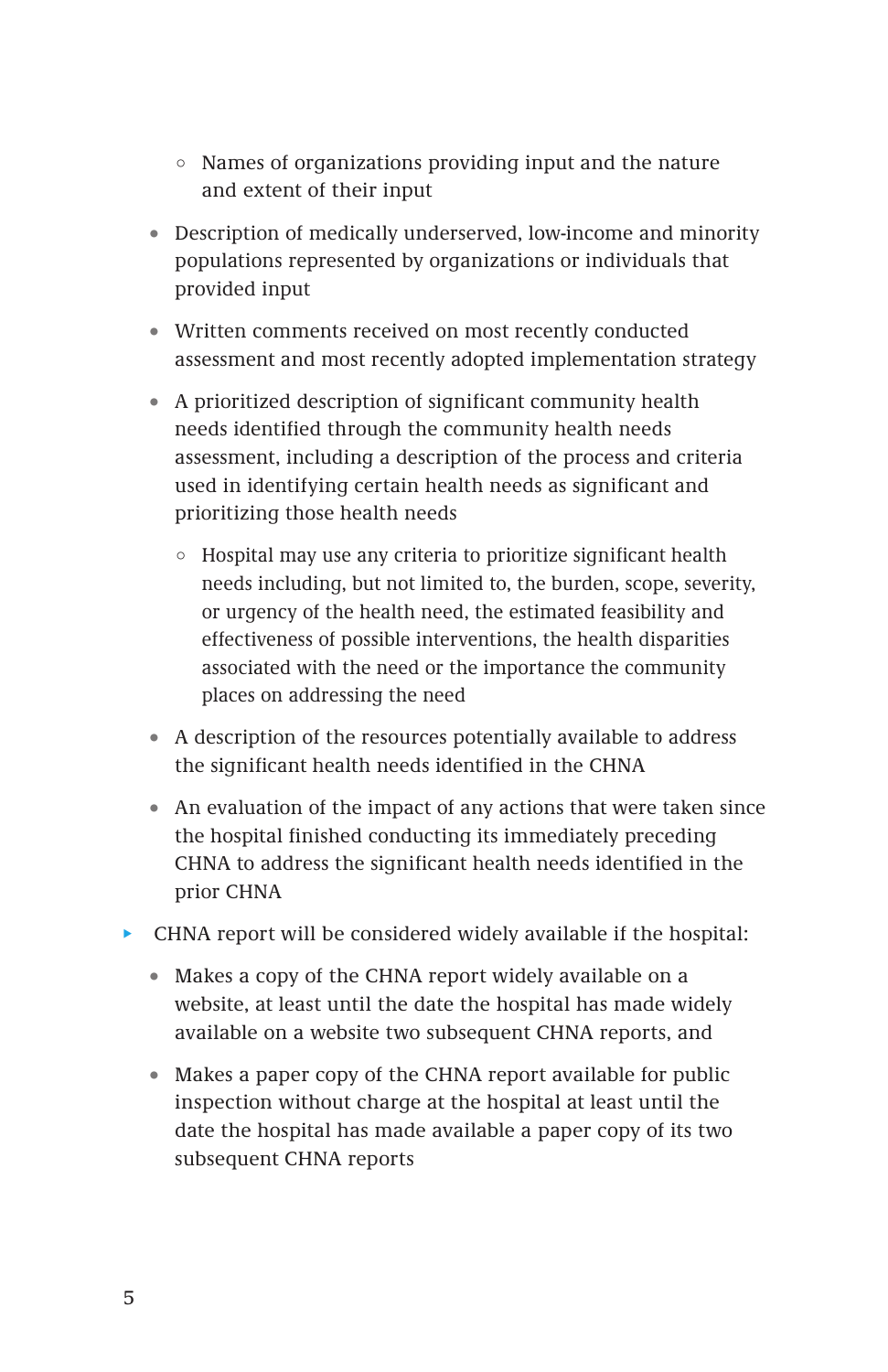- $\blacktriangleright$  Widely available on a website means all the following:
	- 1 A complete and current version of the CHNA report is conspicuously posted on the hospital's website, the hospital system's website or website of another entity *(given certain conditions)*
	- Individuals with access to Internet can access, download software, view and print a hard copy of CHNA report without special hardware or fee and without having to create an account or otherwise provide personally identifiable information
	- 1 Hospital provides individuals who ask how to access report online with direct website address of the page where the report is posted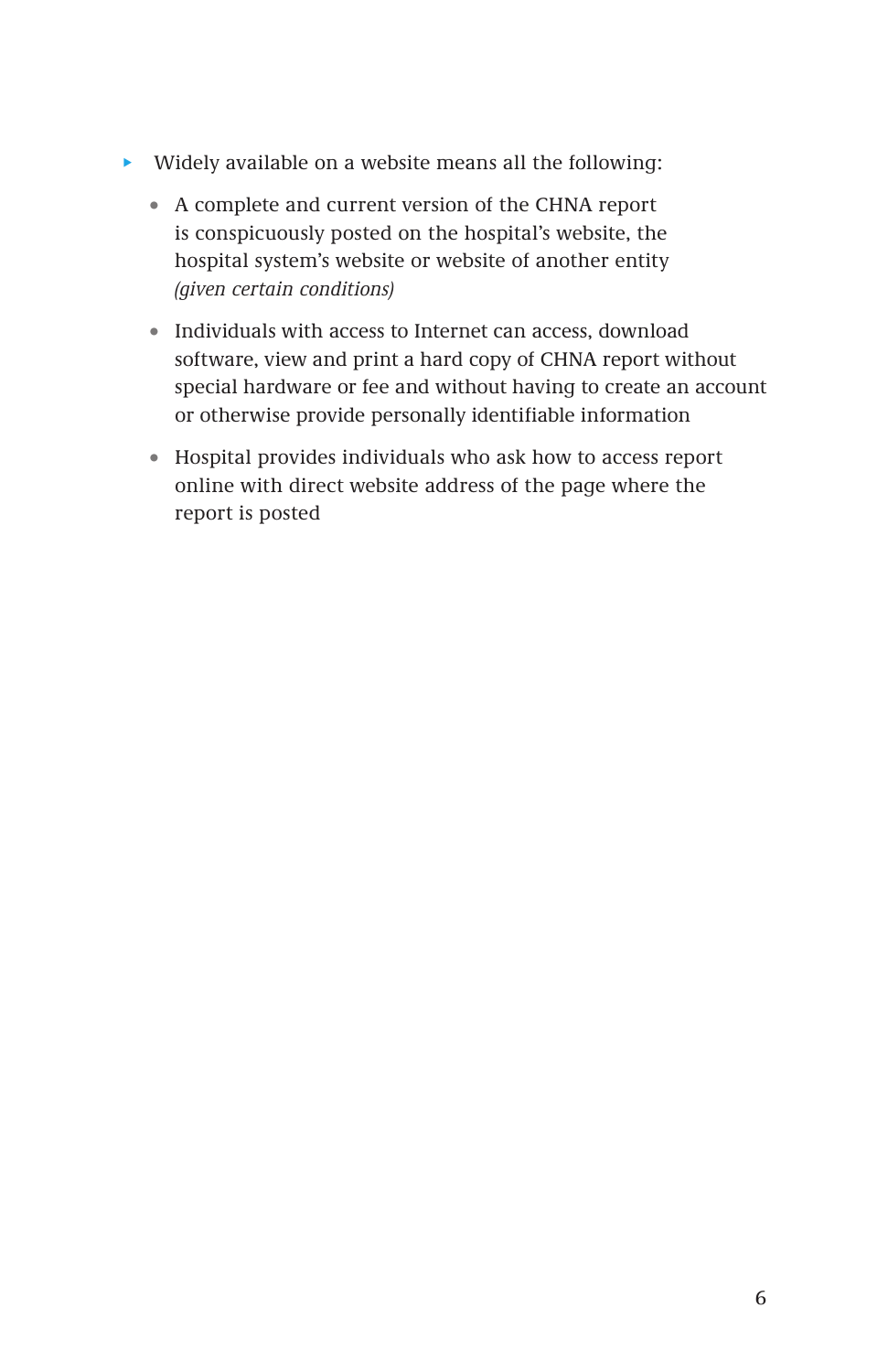## **Recommended Practices**

- $\blacktriangleright$  When possible, conduct the assessment in collaboration with other hospitals, local health departments and/or community partners
- Form assessment team/advisory committee that includes key staff within the organization and public health and community representatives
- $\triangleright$  Use public health data collected by government agencies and other authoritative sources
- $\triangleright$  Consider the following types of information: demographics *(age, income, race),* health indicators *(leading causes of death and hospitalization)*, health risk factors *(tobacco use, obesity)*, access to health care *(rates of uninsured, availability of primary care)*, and social determinants of health *(education, environmental quality, housing)*
- $\triangleright$  Collect community input using one or more of the following methods: community forums, focus groups, interviews and/or surveys
- Seek community input that reflects the racial, ethnic and economic diversity of the community
- Analyze data collected using comparisons with other communities and with federal or state benchmarks and, when available, trends within the community. Look for disparities and contributing causes of health problems
- $\triangleright$  Use knowledge of community assets in determining priorities
- $\blacktriangleright$  Identify from three to 10 priorities
- $\blacktriangleright$  Align priorities with organizational, state and national priorities
- $\triangleright$  Distribute report to all partners and contributors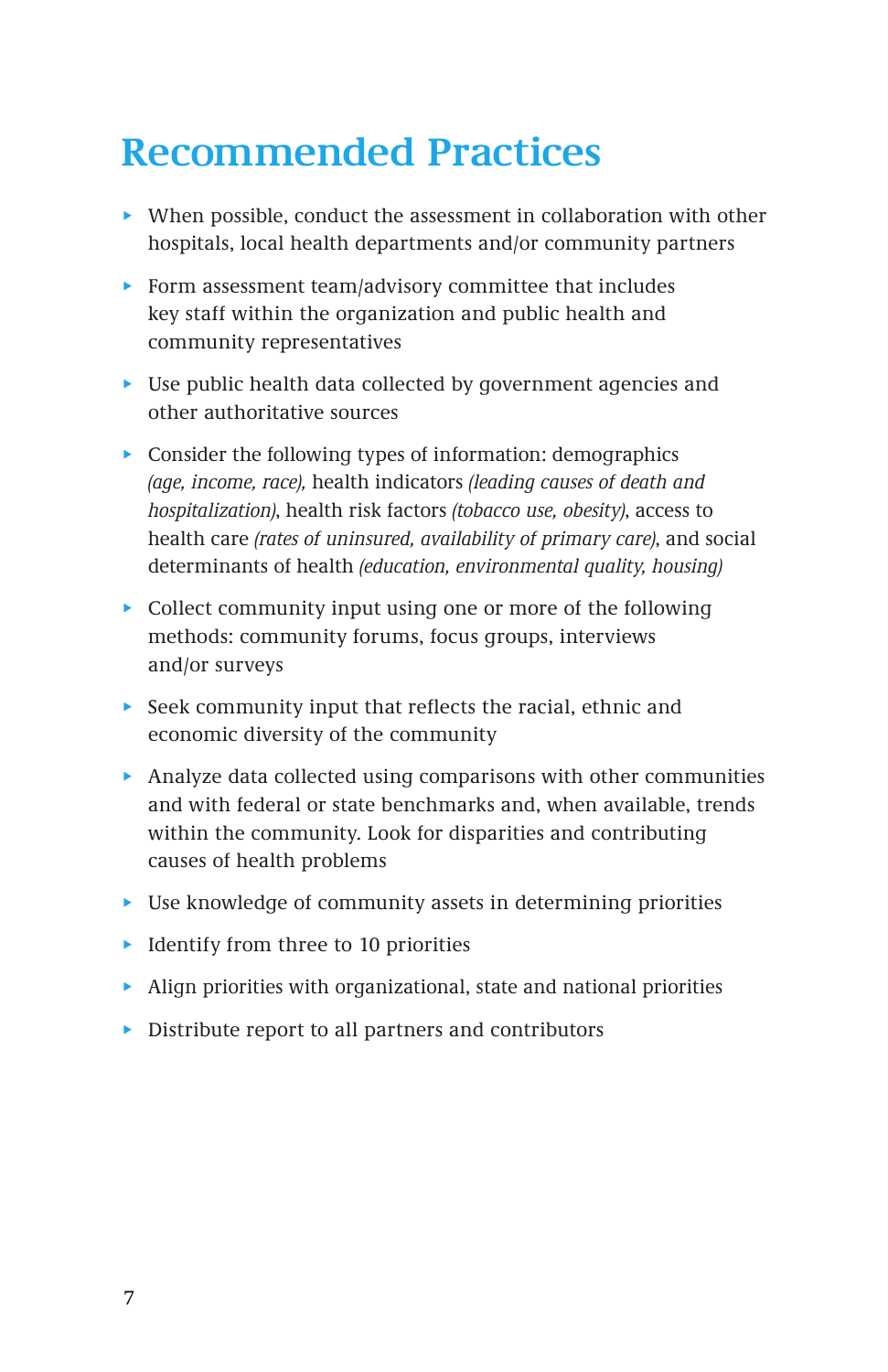## **Implementation Strategy**

### Provisions in the Affordable Care Act require a tax-exempt hospital to:

- $\blacktriangleright$  Adopt an implementation strategy to meet community health needs identified in the CHNA
- $\triangleright$  Describe how it is addressing needs identified in the CHNA
- $\blacktriangleright$  Describe any needs identified in the CHNA that are not being addressed and the reasons for not addressing them

#### Additional requirements described in IRS rules:

- $\blacktriangleright$  The written implementation strategy describes either:
	- 1 How the hospital plans to meet the significant health need
		- $\circ$  The actions the hospital facility intends to take to address the significant health need
		- $\circ$  The anticipated impact of these actions
		- ! The programs and resources the hospital plans to commit to address the health need
		- $\circ$  Any planned collaboration between the hospital facility and other facilities or organizations

or

• The significant health need the hospital does not intend to meet, explaining why the hospital does not intend to meet the heath need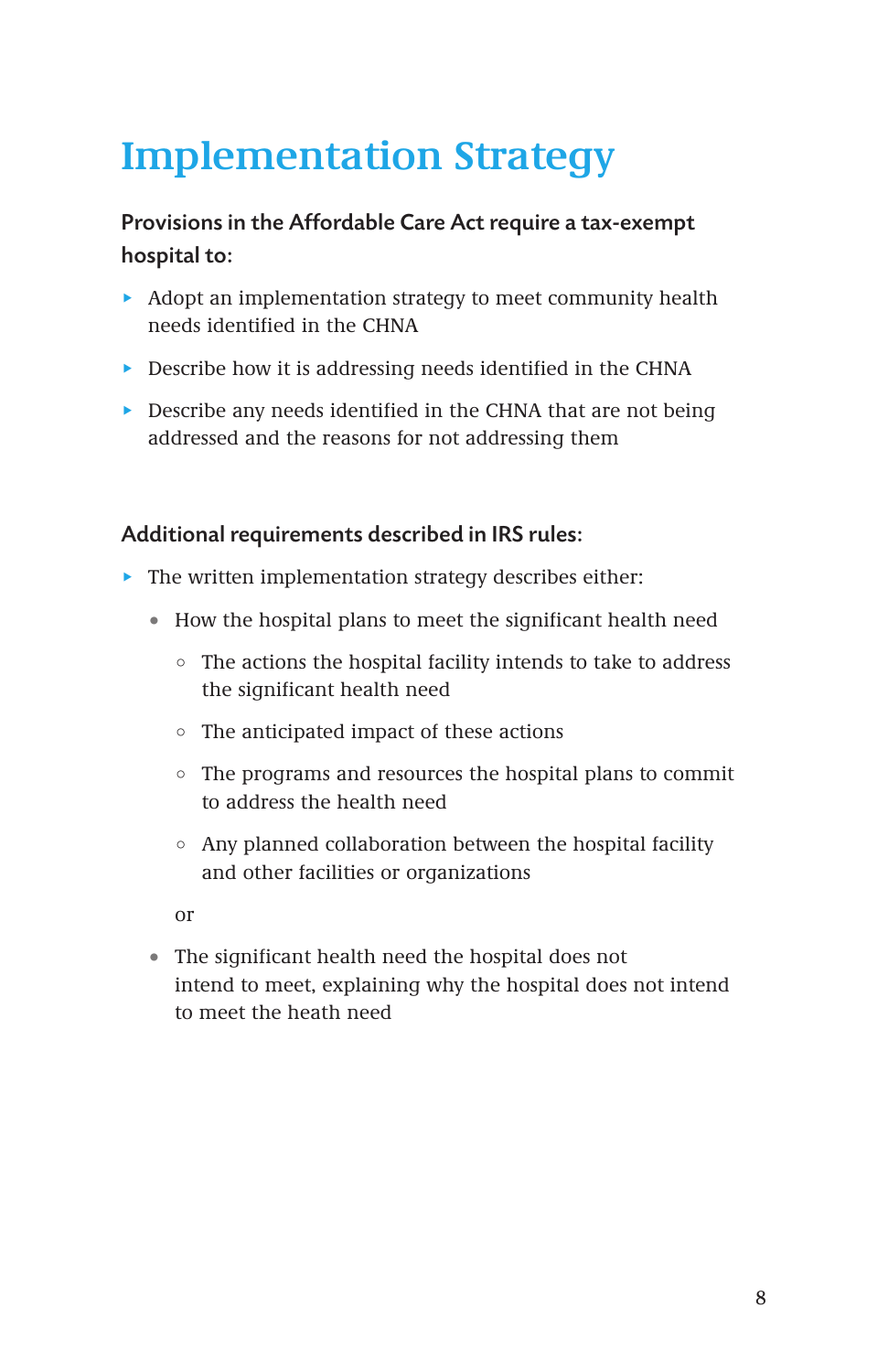- $\triangleright$  A hospital that collaborates with other facilities and organizations in developing its implementation strategy must still document its implementation strategy in a separate written plan that is tailored to the particular hospital, taking into account its specific programs, resources and priorities
- $\blacktriangleright$  The implementation strategy is "adopted" on the date it is adopted by the governing body of the hospital *(the governing body, a committee of the governing body, or others authorized)*
- Implementation strategy must be adopted on or before the 15th day of the fifth month after the end of the taxable year in which the CHNA is conducted
- $\triangleright$  Copy of most recently adopted implementation strategy may be attached to hospital's IRS Form 990 or hospital may provide on the Form 990 the URL(s) of the web page(s) on which the hospital has made the implementation strategy widely available
- $\blacktriangleright$  Hospitals must describe on Form 990 actions taken during the taxable year to address the significant health needs identified through its most recent CHNA or, if no actions were taken with respect to one or more of these needs, the reason or reasons why no actions were taken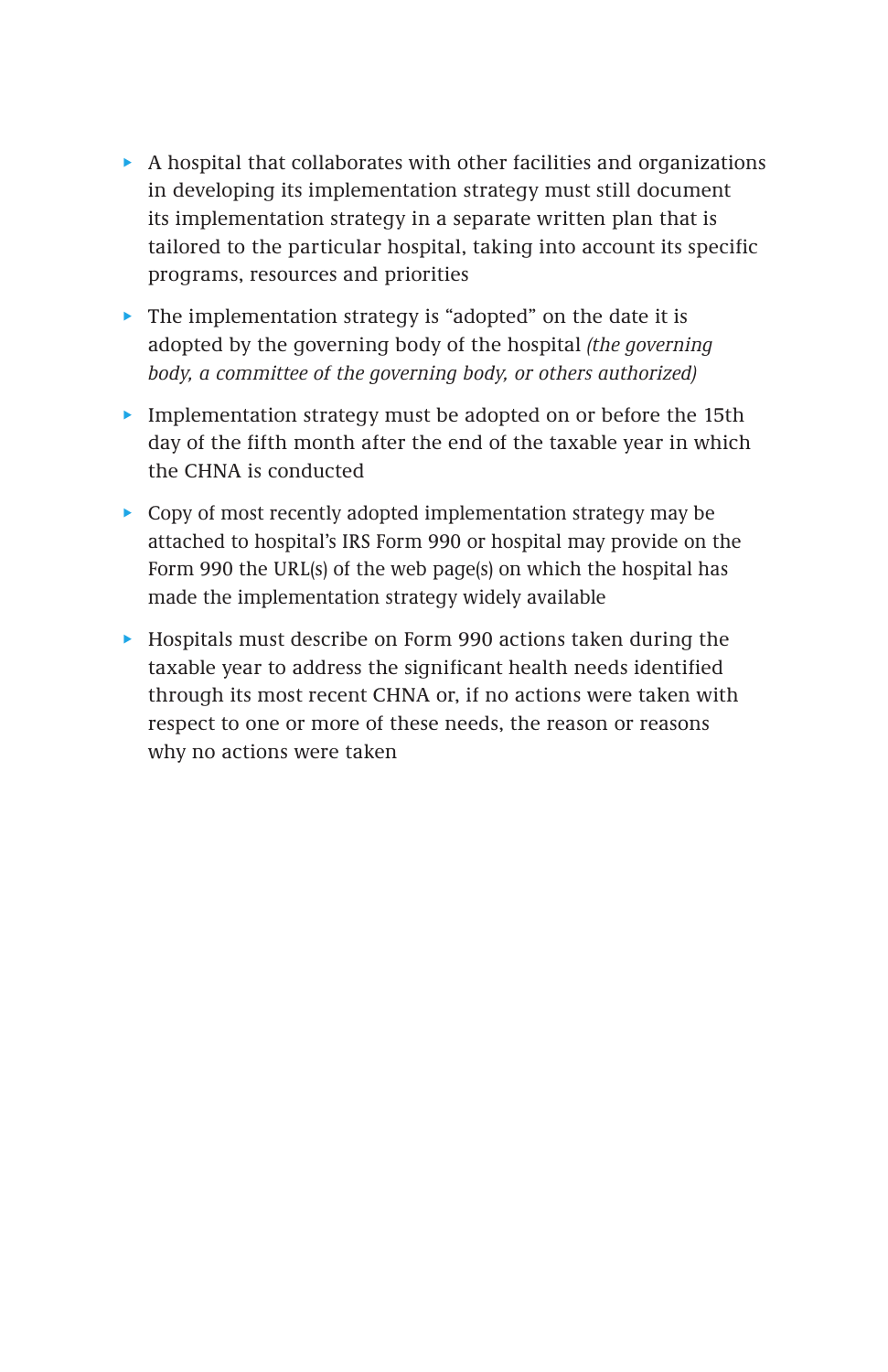## **Recommended practices**

- $\triangleright$  Coordinate hospital and community strategies to ensure the most effective use of resources
- Give priority to persons who are low-income and disadvantaged
- $\triangleright$  Build on existing programs and other community assets when possible
- $\triangleright$  Understand root causes of needs being addressed and identify a range of possible interventions
- $\blacktriangleright$  Investigate evidence-based approaches to ensure effective use of hospital and community resources
- For each prioritized need, identify the goal to be achieved, measurable objectives(s), indicators for determining whether objectives were met and evaluation plan
- $\blacktriangleright$  Make the implementation strategy publicly available by posting on hospital website and in other ways
- $\blacktriangleright$  Update the implementation strategy upon major changes in community health status and at least every three years